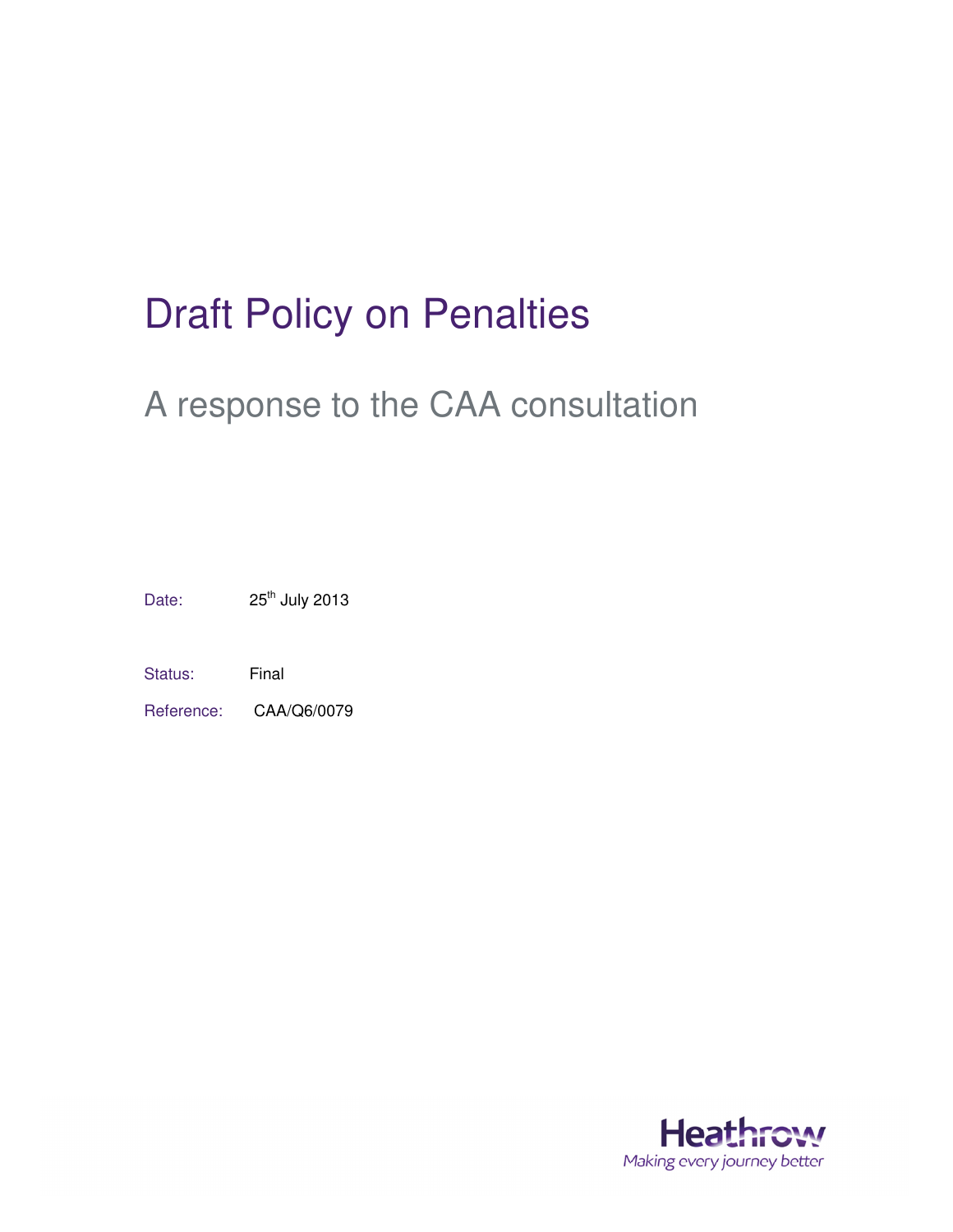## **Introduction**

- 1. Heathrow Airport is broadly supporting of the concepts contained in the draft policy on penalties issued under Part 1 Chapter 1 of the Civil Aviation Act 2012 (the Act). However further detailed work will need to be carried out (through guidance or otherwise) so the licensee has a clear understanding of how the CAA will give effect to its policy. In particular further detail is required in relation to how the CAA will determine the appropriate penalty.
- 2. Heathrow does not believe the policy is sufficient to give the licensees real clarity on how penalties will be imposed. For this reason, we are concerned it does not give meaningful effect to the requirements of Section 58 of the Act (which sets out that the CAA must prepare and publish a statement of policy with respect to imposing penalties under sections 39, 40, 51 and 52, and, crucially, determining the amount of such penalties).
- 3. Aside from this general point, Heathrow Airport has specific concerns in relation to the CAA's desire to use the penalties regime to influence safety investigations and the CAA's desire to favour penalties generally over other options. Heathrow Airport disagrees with the CAA's intended approach on these matters.
- 4. Heathrow Airport can only provide preliminary comments on the CAA's draft penalties policies in the absence of further detail. These are set out below. Heathrow looks forward to working with the CAA on the further detail required to finalise the policy.

### **Is a Penalty Appropriate?**

- 5. The CAA's policy offers little to assist industry in understanding whether a penalty is appropriate other than to say the CAA will take into account the circumstances and facts. The draft statement adds very little to industry's current understanding and reveals little of the CAA's thinking. The CAA needs to provide more detail (with examples) to demonstrate the types of circumstances and facts that would lead to the imposition of a penalty.
- 6. The CAA also needs to articulate the types of circumstances where a penalty may not be required. Among other things, Heathrow considers that [any or all] of the following factors ought to lead to a conclusion that a penalty is not appropriate:
	- a. Where the infringement is an isolated occurrence;
	- b. Where the licensee took reasonable steps to avoid the breach (e.g. through a compliance policy);
	- c. Where the breach is de minimis in nature and/or where there is no demonstrable consumer harm;
	- d. Where the licensee has taken reasonable steps to correct the breach;
	- e. Where the breach was not intentional;
	- f. Where the licensee has "self-declared" the breach to the CAA.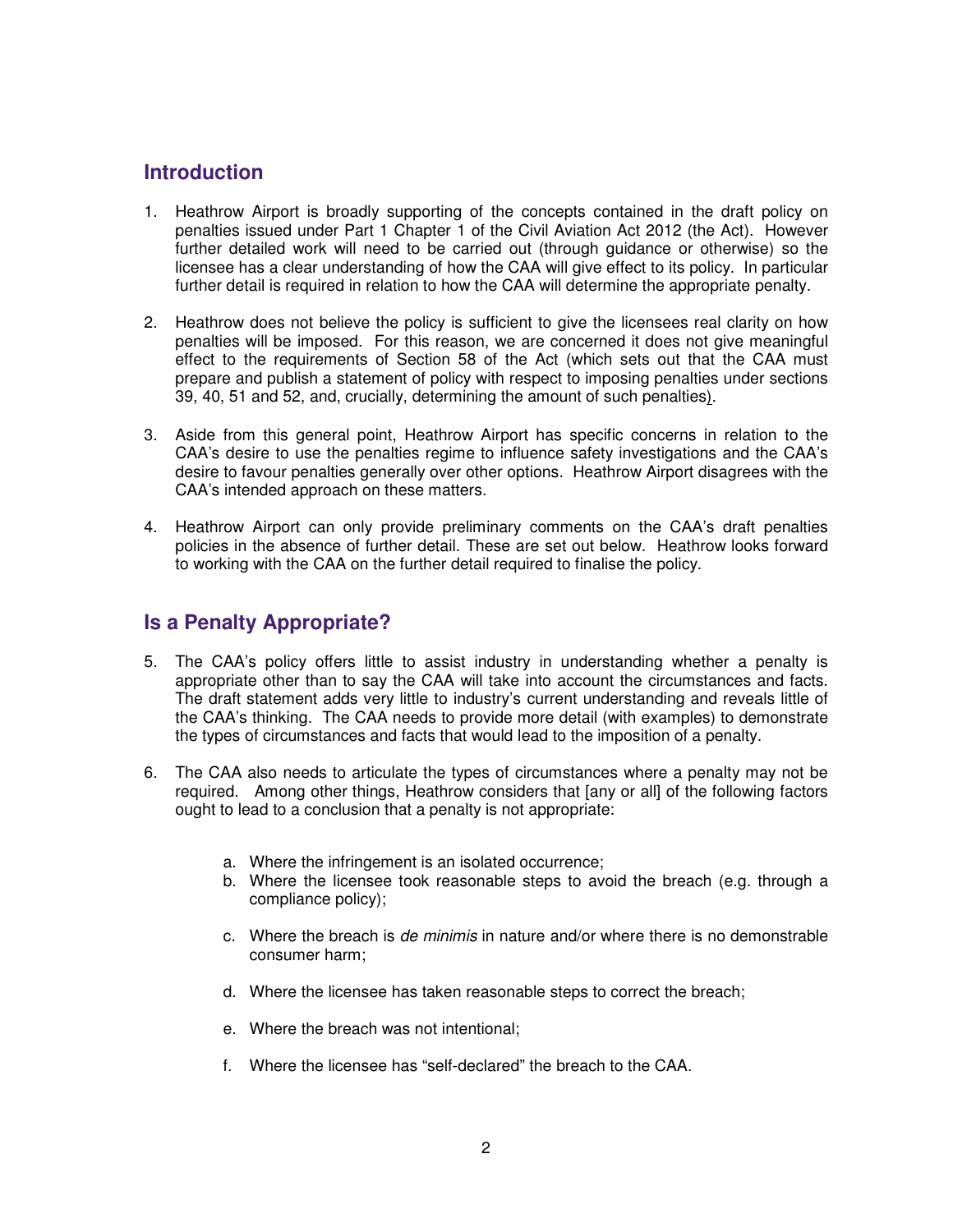- 7. It is of concern that the only issue the CAA raises in relation to whether a penalty is required is that it will take any safety investigations into account (paragraph 13 of the draft guidance). It is unclear exactly how this would be taken into account. There is a wellestablished and understood enforcement regime in relation to safety which is available to the CAA in the event of a safety investigation. It is that regime which Parliament has decided should apply to these safety breaches. Heathrow rejects any attempt by the CAA to enforce (or influence) safety regulation through economic regulation and the imposition of penalties if that is the intention. This would expose Heathrow to double jeopardy. It would also be very likely to breach the principle of proportionality and legal certainty. Further, it is unclear on what legal basis the CAA could take safety issues into account with regard to its functions under Part 1 of the Act. This is the case in general, but we would note in particular that the consultation simply refers to investigations and this could be taken to refer to investigations in which no breach is found which surely cannot be the intention.
- 8. Heathrow Airport is also concerned that the CAA have stated a preference for penalties over other mechanisms such as civil proceedings seeking injunctive relief. No evidence is presented to demonstrate why the imposition of penalties is a more effective means of encouraging compliance and deterring non-compliance. Indeed – through civil proceedings the CAA may be able to more effectively remedy the impact of any licence breach. The CAA should review this approach and provide greater detail on why penalties are the favoured route for encouraging compliance. In the absence of any compelling reason for adopting this as a policy, Heathrow considers that the appropriate enforcement route should be decided on a case-by-case basis.

#### **Determining the Amount of the Penalty**

- 9. The CAA provides some relatively high level concepts outlining how they might determine the size of the penalty. While the concepts put forward are generally sound, they provide little detail over and above that that would be understood by informed industry participants reading the Act. Much of the commentary provided is straight forward but provides little detail of how the CAA would go about determining the size of a penalty.
- 10. The CAA should provide greater detail along with how mitigating or aggravating factors would be applied. For example the CAA could state that:
	- as a starting point a penalty will be based on X% of the potential full amount
	- the materiality of the breach including the degree of consumer harm could lead to significant increases or decreases of up to X% (the CAA should give examples of the types of issues that would lead to significant increases in penalty amounts)
	- once that base level had been set, taking into account the seriousness of the breach, mitigating /aggravating factors and leniency based on the degree of cooperation from the licensee that could then lead to significant reductions / increases in the penalty.
- 11. To take the issue forward the CAA should reflect further on the nine factors presented in the policy (paragraph 18) and provide guidance on how it would interpret each along with the potential impact on the value of the amount. The CAA could use the guidance provided by the Office of Fair Trading as a starting point. For example, what would constitute cooperation of the licensee? Does this mean responding promptly to all requests and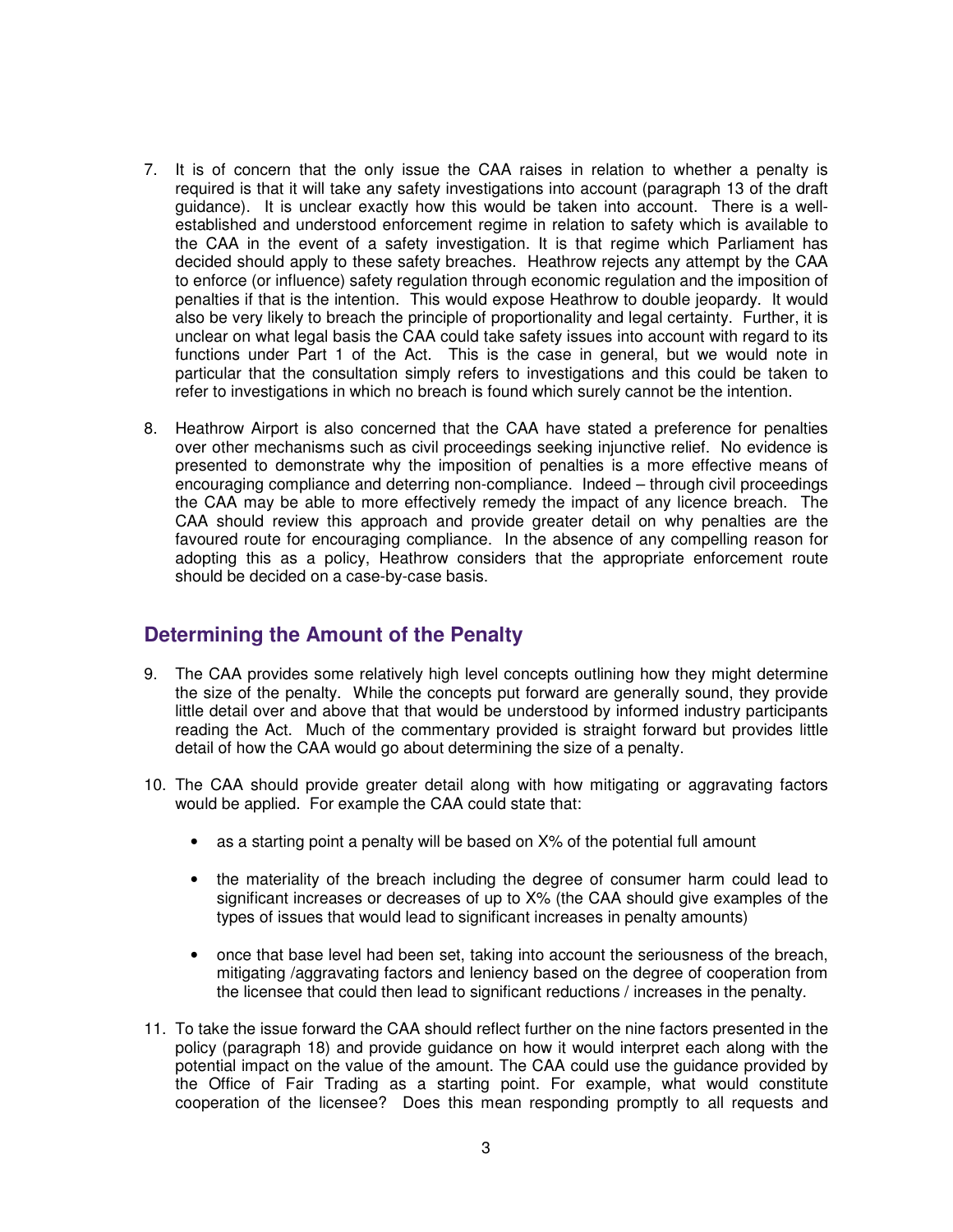acting reasonably or does it mean something else? It is only with this type of information that the CAA will be able to give effect to its obligation to publish a policy to enable industry to understand how the CAA will determine the amount of any penalty.

12. Heathrow is concerned about the sole concrete example given (in paragraph 10 of the consultation paper), which is that Heathrow might consider paying for a capital project which would then not be included in the RAB. It is extremely difficult to see how this would work in practice or, indeed, how it could constitute concrete mitigation for the vast majority of the obligations in the licence.

#### **Next Steps**

13. We welcome the opportunity to contribute to the debate in the area and look forward to further discussion.